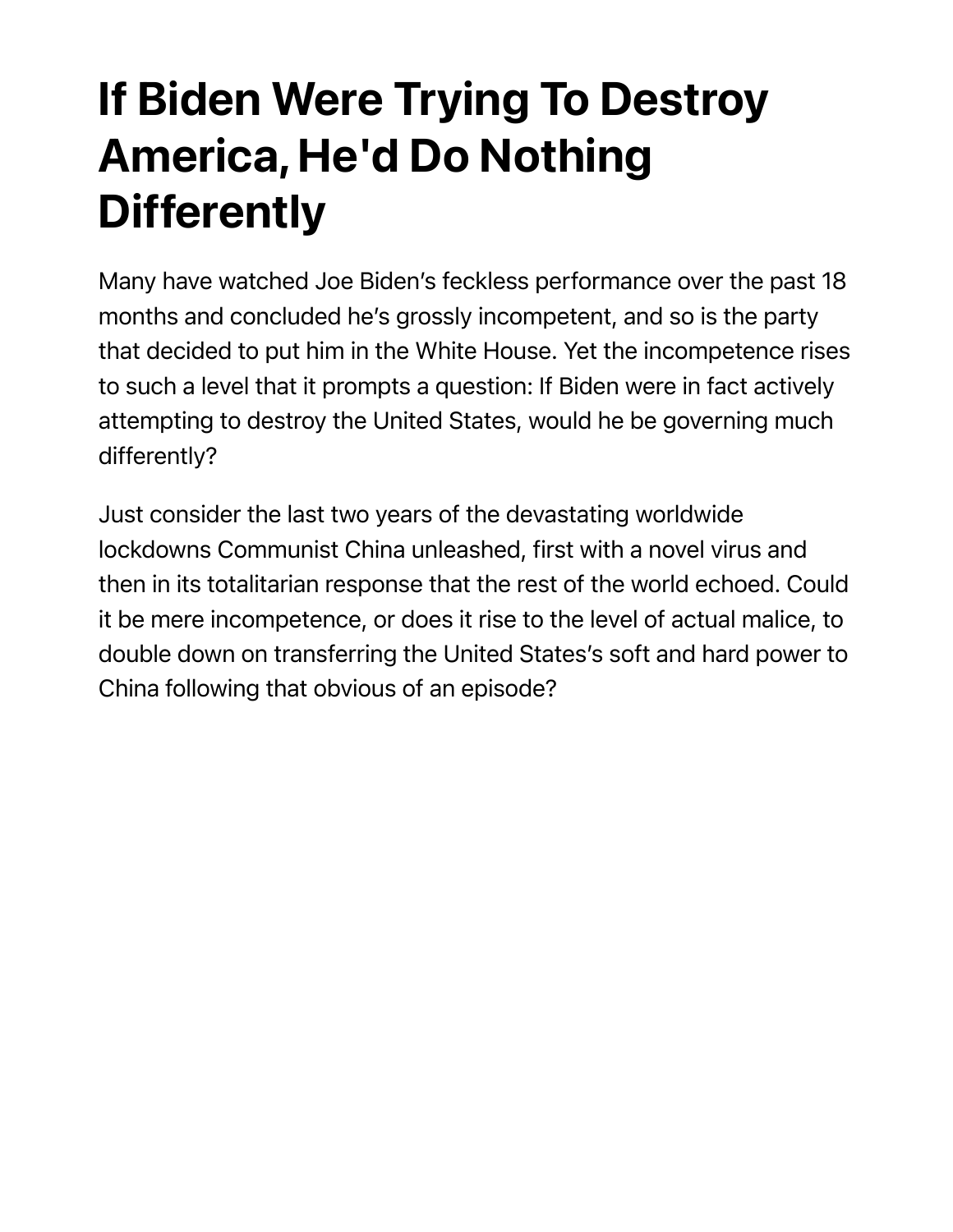Compound the devastating, China-enabling lockdown response Democrats demanded with U.S. officials fomenting war in Eastern Europe by foolishly suggesting Ukraine join the North Atlantic Treaty Organization. The resulting war is not only undermining potential U.S. responses to its top adversary, China, but also needlessly punishing Americans with higher energy and food prices.

Further compound that foolish rush to expand rather than end a war that lacks significant U.S. strategic interests with the deliberate destruction of U.S. energy independence and prosperity. While telling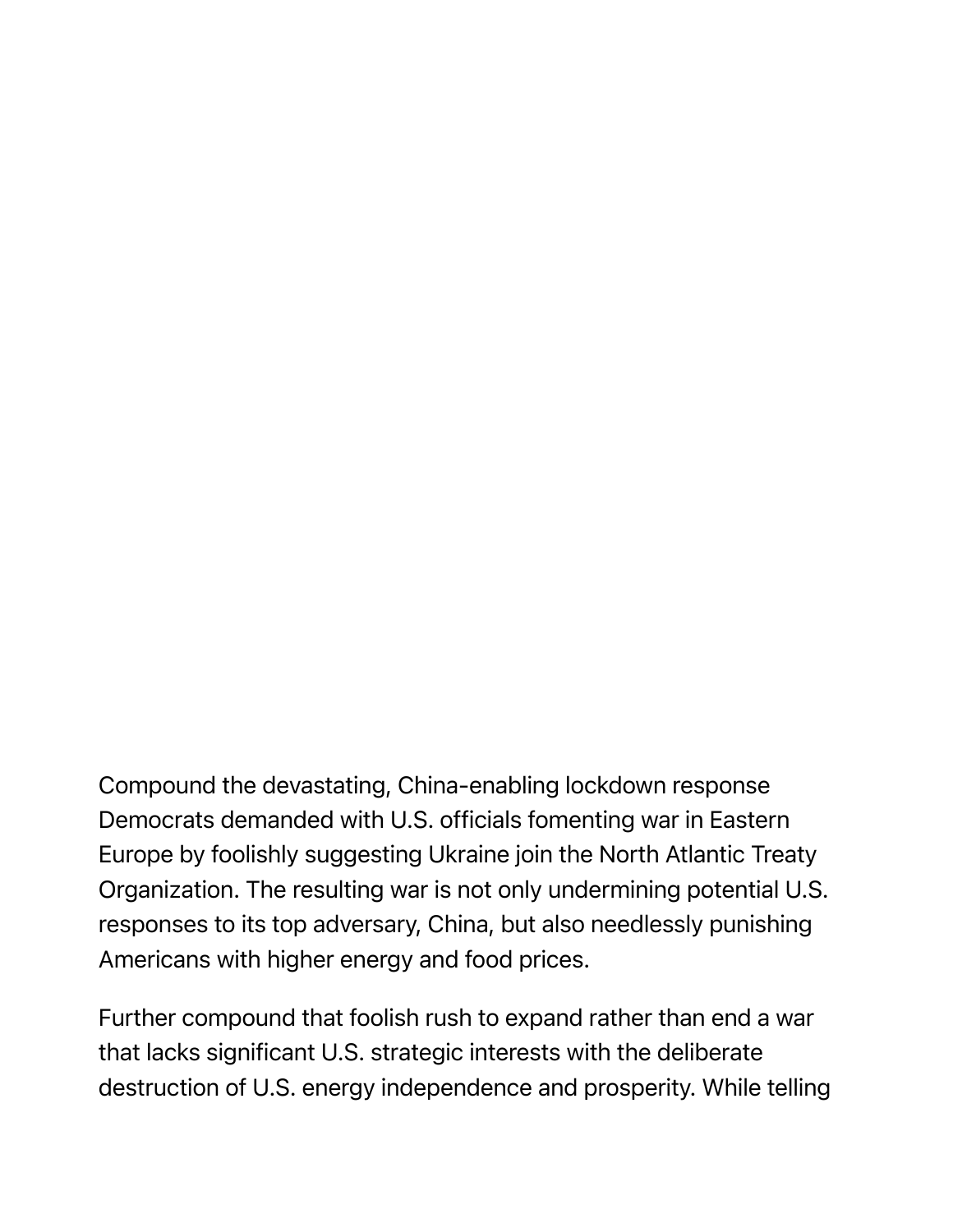Americans that he's not at all choking U.S. energy production, Biden is in fact choking U.S. energy production. He blames these malevolent decisions on Vladimir Putin, while actually enabling Putin's power by taking away American energy as an alternative to Russian energy on world markets.

This also enables the rise of China, which is in no way handicapping its energy supplies nor its domestic manufacturing. A United States dependent on foreign dictators for key goods is a weak United States, as we have seen. Looking at all this, one would have to believe our ruling class is either a lot stupider than their voters or they're so evil they're willing to sell out their own country to regimes that operate concentration camps and want to control the globe.

Add in the evidence that Biden's son compromised his father's foreign policy by accepting Chinese bribes and sinecures, and the Biden administration's subjugation of American interests to China's anti-American designs makes more, but far more alarming, sense.

Also without any White House response except submission, China is shipping human-destroying drug materials to Mexican cartels they then feed into U.S. cities along with a destabilizing influx of unknown border crossers. Instead of responding in kind to this act of foreign aggression against the United States, the Biden administration assists in foreign interests' destruction of our country by abandoning our borders to violent cartels that enrich themselves with human suffering.

Everything the Biden White House does seems designed to make everything in the nation worse, not better. Just look over at Biden's economic policy, which consists of sitting astride a dangerously inflationary economy and insisting that what we need is hundreds of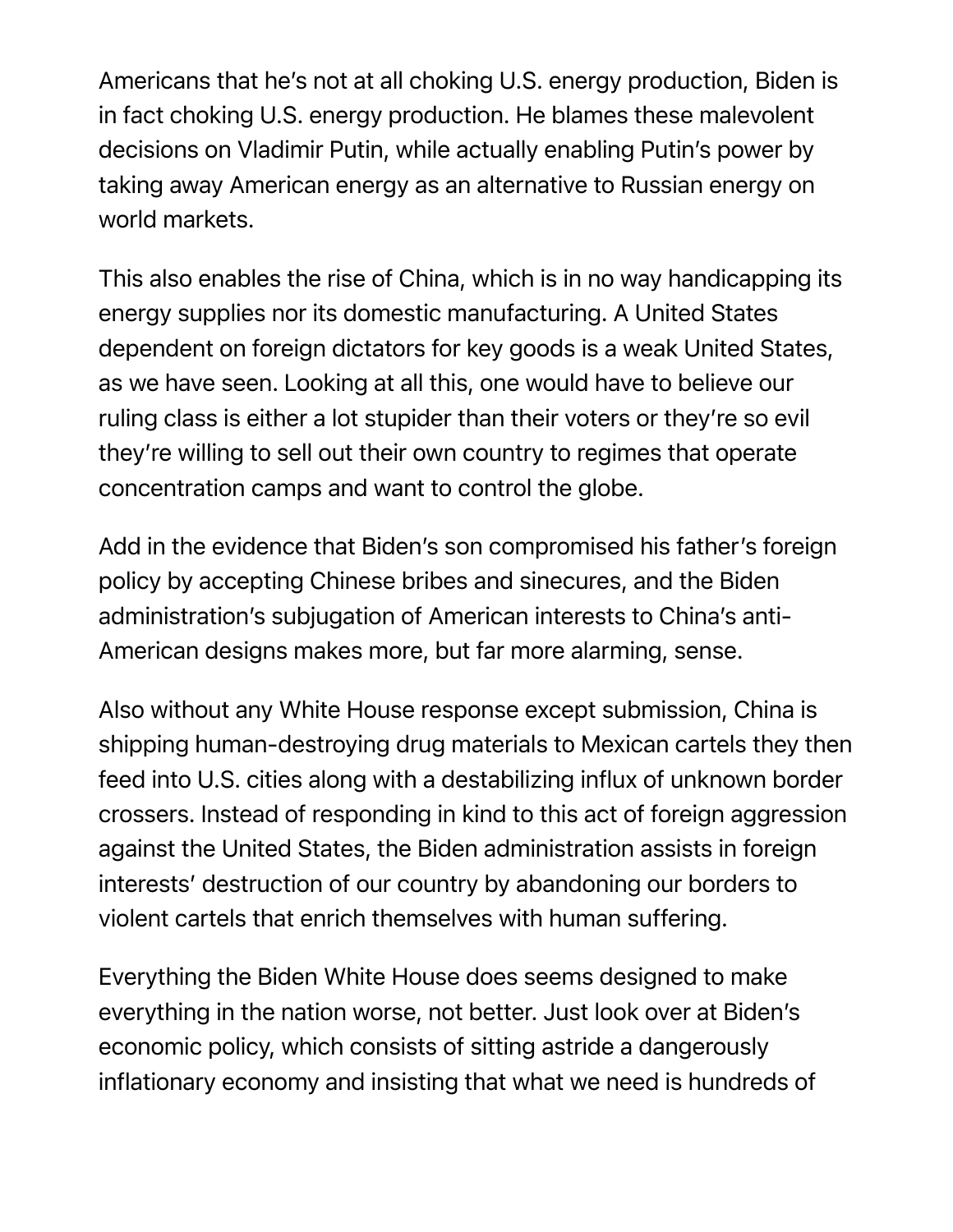billions more in deficit spending. This dynamic includes policies not in the news, such as the reality that a weak Biden economy is increasingly twisting the Obamacare ratchet, forcing more and more middle-class people onto the crappy single-payer health "insurance" program that is Medicaid because they can't afford government-inflated premiums.

When insurance is forced to pay for elective care such as expensive transgender surgeries and cannot build health choices and risks into its payment structure, and hospitals are not required to post their prices, keeping up with the resulting skyrocketing premiums and astronomically inflated costs for care becomes more and more impossible. The result is that more and more Americans can barely keep up with their basic bills, and fewer families can manage to keep a parent home with the kids to nurture them into capable and selfsupporting future citizens.

One is tempted to wonder: After three more years of this kind of deliberate destruction of American strength, will there be an America left? Maybe "transforming America" is the goal, but it's a foolhardy one. One can't expect that destroying our nation's stability and prosperity will lead to Americans clamoring for "democratic socialism" or a "great reset." It is, however, likely to cause consequences Democrats — and Republicans who collude with them to keep enriching themselves while impoverishing the nation — will regret.

It's unclear that even many Republican elected officials understand what's going on here. They're telegraphing business as usual — the same business as usual that created the conditions scaring Americans today.

While Democrats appear to be actively working to destroy the nation,